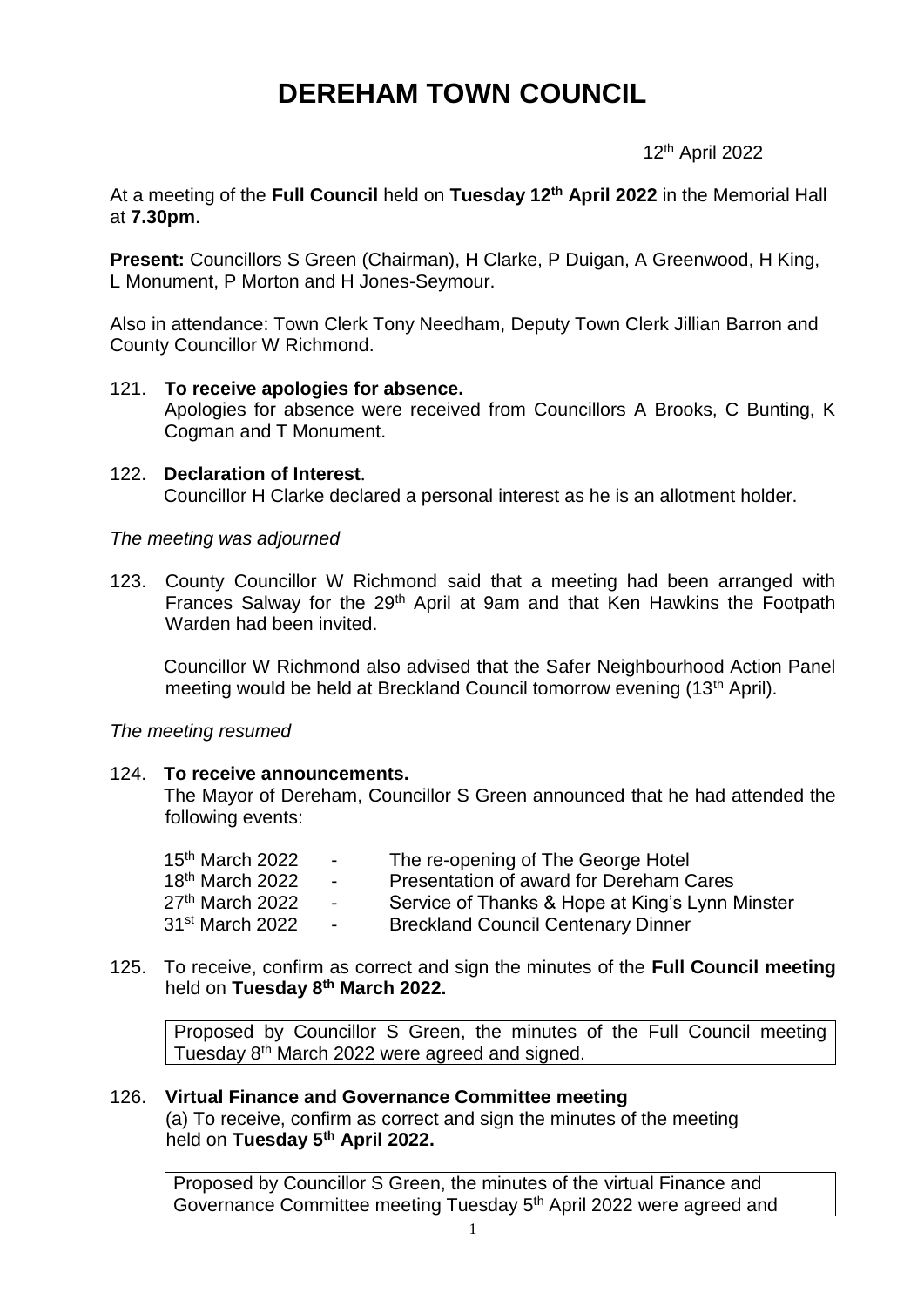signed.

(b) To receive a report from the Chairman, discuss any matters arising therefrom.

The following recommendations were agreed and approved by the Council:

# **To consider grants applications.**

| Organisation                                        | Purpose                           | Amount | Comment                                                                                                                                                                                                                      |
|-----------------------------------------------------|-----------------------------------|--------|------------------------------------------------------------------------------------------------------------------------------------------------------------------------------------------------------------------------------|
| <b>Norfolk CAB</b>                                  | Running costs                     | £4,500 | The Committee would like to<br>see some details of grants<br>provided from Parish<br>Councils where the residents<br>may make use of CAB.                                                                                    |
| Dereham<br>Community<br><b>Litter Pick</b><br>Group | Insurance and<br>equipment.       | £1,000 |                                                                                                                                                                                                                              |
| Dereham Band                                        | <b>Summer concerts</b>            | £450   | To specify 2 concerts, make<br>the band aware that the QMG<br>may be closed over the<br>summer so they may need to<br>consider alternative locations<br>such as EF Garden.                                                   |
| Dereham<br>Community<br><b>Crafters</b>             | Queens Jubilee<br>summer project  | £500   |                                                                                                                                                                                                                              |
| Men's Shed                                          | Funds to help set up<br>workshop. | £1,000 |                                                                                                                                                                                                                              |
| Dereham<br><b>Meeting Point</b>                     | <b>Electric sliding Door</b>      | £1,000 | The Committee was<br>sympathetic to the project<br>and would like to be kept<br>updated on fundraising<br>progress.                                                                                                          |
| Dereham<br><b>Heritage Trust</b>                    | Dendrochronology of<br>timbers    |        | The committee asked for<br>further information with<br>regards to:<br>• The value any dating<br>of the timbers would<br>add to the existing<br>body of knowledge.<br>Whether all the<br>existing archives been<br>exhausted. |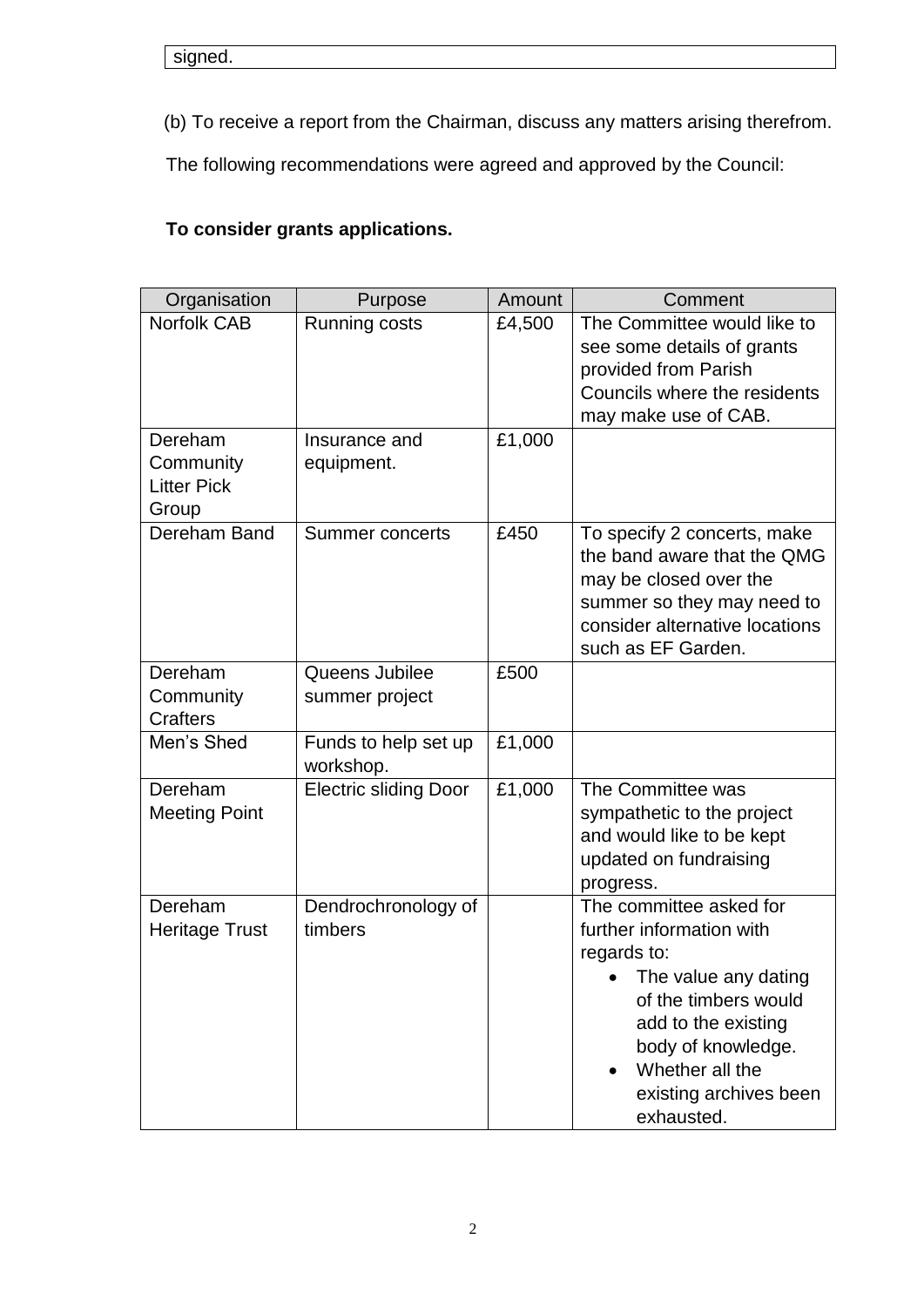It was agreed that, because this committee meeting had been put back from March, that the value of any grants approved from this Committee be carried forward from the 2021/22 financial year so that the budget in 2022/23 is not depleted.

#### **Review Financial Regulations**

Regulation 20 be removed from the Financial Regulations because this is a repeat of the Grant Policy.

## **To Review Insurance Schedule.**

The insurance value for:

- The chain of office be increased and the Clerk to discuss the appropriate valuation with Zurich based on replacement value.
- Bar stock increased to £2,000

#### **To consider re-valuing Council buildings for insurance purposes.**

The Council have the Assembly Rooms and Memorial Hall valued for insurance purposes, the committee would then consider further valuations once this had been carried out.

## 127. **To receive and adopt the list of accounts paid, the Financial Statement and list of accounts to be paid.**

Proposed by Councillor S Green, the list of accounts paid, the Financial Statement and list of accounts to be paid were agreed.

#### 128. **To consider co-opting to the vacant councillor position**.

It was agreed that Hannah Jones-Seymour be co-opted as a Councillor.

#### 129. **To consider Platinum Jubilee "Garden Party" in the Queen Mothers Garden Dereham. Date to be confirmed. (Cllr Clarke)**

It was agreed that Councillor H Clarke would organise a small informal garden party in the Queen Mothers Garden on Saturday 4<sup>th</sup> June 2022 between 1pm and 4pm. There would be a maximum of 50 guest and the budget for the event would be £500.00

#### 130. **To consider lighting the beacon for the Jubilee (Cllr H King)**

It was agreed that the beacon would be lit on the evening of June  $2<sup>nd</sup>$  2022 to celebrate the Queens Platinum Jubilee.